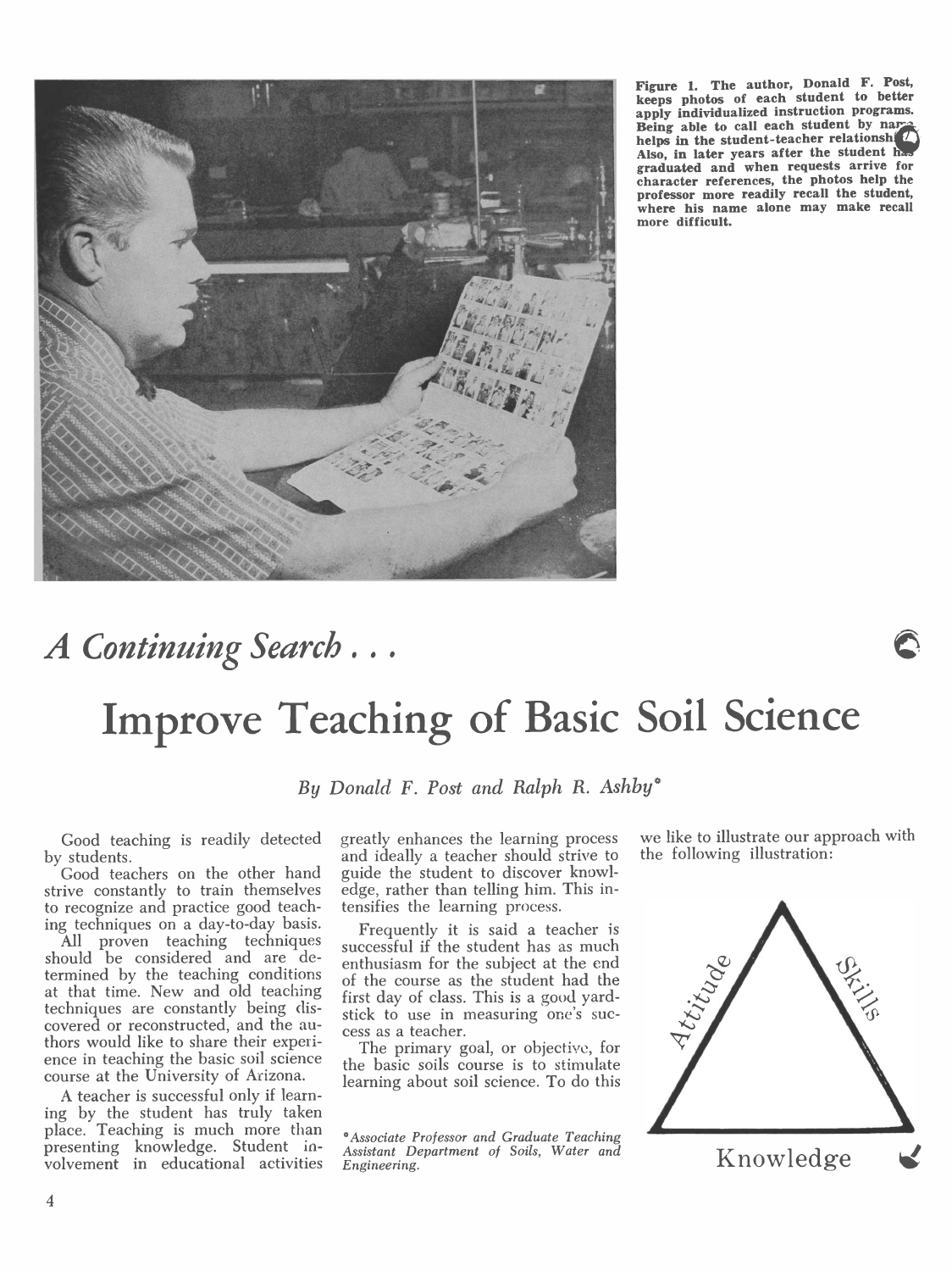## The Foundation Is Knowledge

A student's ability to achieve sucs is based on his having adequate knowledge with which to solve his problems. His future success is also dependent upon his ability to successfully develop attitudes and skills. And we strive to help him.

Along with regular course material attitudes by way of example and method are deliberately incorporated into the course. By placing emphasis on attitudes, the instructors demonstrate

Soil science is a very important and interesting subject. The instructors must show their enthusiasm in helping students discover knowledge within the subject-matter area.

A teacher must be consciously honest, considerate, and friendly with all students at all times.

realizes he is being effective is when the student demonstrates he has been  $\frac{1.5}{2}$  pouglas. encouraged to develop a thirst for  $k$ nowledge  $\ldots$  a want for information. quently turther enhancement.

When the teacher demonstrates happiness with the subject he is teaching and with the students he is working with, he can infectiously transmit attitude with a smile. And, usually Ley respond in like-kind.

The personal touch of knowing all students in your classes and also using their names appropriately and fre-



One sure way in which a teacher is always an instructor available to students for clarification of points in the lesson<br>clipse he is being effective is whon which are not understood. In the above photo an undergraduate tea Figure 3. While students are left to their own resources to obtain class notes there right, Kenneth Barbarick, Cottonwood, explains part of the lesson to Don Kimble,

quently further enhances their atti-

Putting emphasis on the positive aspects of classroom interrelationships while helping him through the roughstudent's attitude.

achievements in developing not only knowledge, but also his attitudes and



Figure 2. Students above are listening to prepared audio tapes and are viewing illustrations as projected on the screen from slides. From left are Rick Jessen, Tucson; and Carla McConnonnel, Los Angeles. Students are given a wide range of le in which to obtain class notes in this manner as contrasted with the classical ure approach to teaching.

skills, he feels a sense of achievement.

Instruction Methods Used

er moments has a telling effect on the Tutorial approach to learning. This And, when he is *recognized* for his result wand, J. Novak, and H. Mur-Method of instruction used in attaining our goals is called the Autosystem was discussed in . . . (S. N. Postlethwait, J. Novak, and H. Mur-Learning: Through Independent<br>Study and Integrated Experiences.<br>2nd edition. Burgess Publishing Company, Minneapolis, Minn. )

> Postlethwait et al refers to this as the Audio-Tutorial approach because instructions for the learning program were conveyed to students by audio tape. The word auto-tutorial is used in this paper because instructions are presented in other ways besides the audio.

> Each instructor who uses the Auto-Tutorial method adapts it to his situation as we have done for our basic soils course:

> Agricultural Chemistry and Soils Course 11R (Basic Soils Course) was originally taught with traditional three one-hour lectures per week. Currently<br>the course consists of a 50-minute general assembly on Monday where the introduction and content of the week's work is discussed. A handout is distributed to each student on Monday and in this handout 10 to 20 educa-

> > (Please turn page)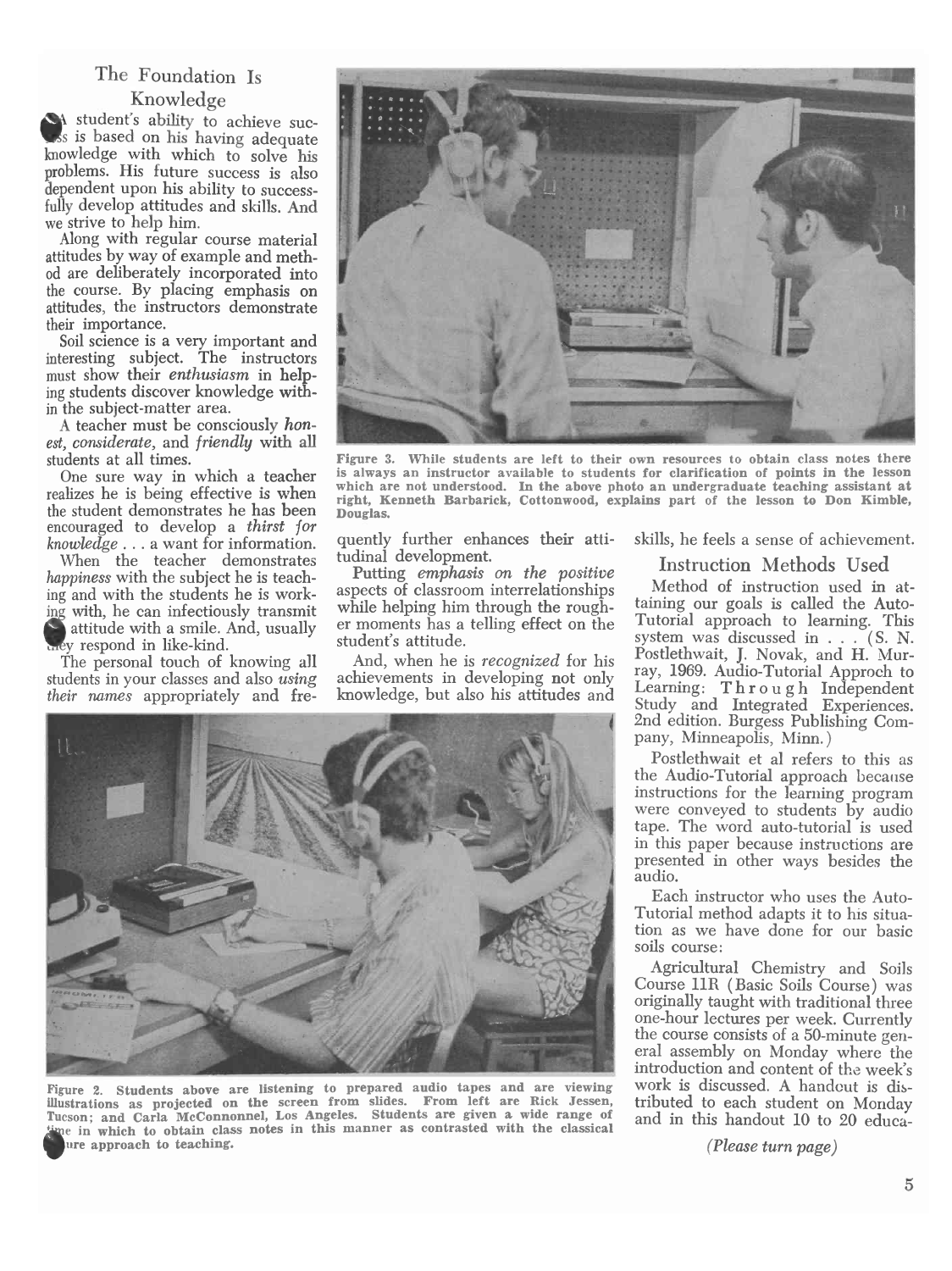tional objectives for the week are jectives and need not ferret-out what listed.

to give instruction for the week, to show movies or materials unavailable sure that important material is learned.<br>in quantity and to present the profes- Objectives are accompanied by a in quantity and to present the professor's philosophy and feelings. Students are "conditioned" to the lecture type instruction and because of this research has shown lecture -type contacts are needed.<br>Preparation of education objectives

Preparation of education objectives acter being the complete sum of all<br>are a necessity. (Robert F. Mager, his thoughts."<br>1962. Preparing Instructional Objec- Then handout also serves as notes tives. Fearon Publishers, Palo Alto, Calif., 60 p.) Listing the week's objectives forces the instructor to evaluate his course content and its importance. Also, the student will know your ob-

The general assembly is necessary are written within the context of the is important. Examination questions a tape recording in a learning center. course objectives, which helps to assure that important material is learned.  $\epsilon$  er with headphones, slide projector

 $\lq$ uote-of-the-week" directed toward have ac the development of attitudes. An example is one which reads, "As a man tapes and study the demonstration thinketh in his heart so he is. A man materials. An instructor is always thinketh in his heart so he is. A man is literally what he thinks, his char- available for personal consultation.<br>acter being the complete sum of all The instructor makes it a point to perhis thoughts."

Then handout also serves as notes and contains difficult diagrams and ence attitudes.<br>
charts. This material supplements the Since the learning center is open for charts. This material supplements the textbook which is required for the course.

At the second class period for the

week, students listen to the lecture on This facility includes a partially enclosed booth containing a tape recover well as reading material. Students have access to the learning center for many hours where they hear the available for personal consultation. sonally greet each student by name and exercise an opportunity to influence attitudes.

many hours, the student may take whatever time he needs to understand the subject material. Usually the dif-



Figure 4. Students are encouraged to be actively involved in soil investigations to better comprehend the lesson for the wet<br>Mike Berg, Tucson, is measuring soil pH of a sample.